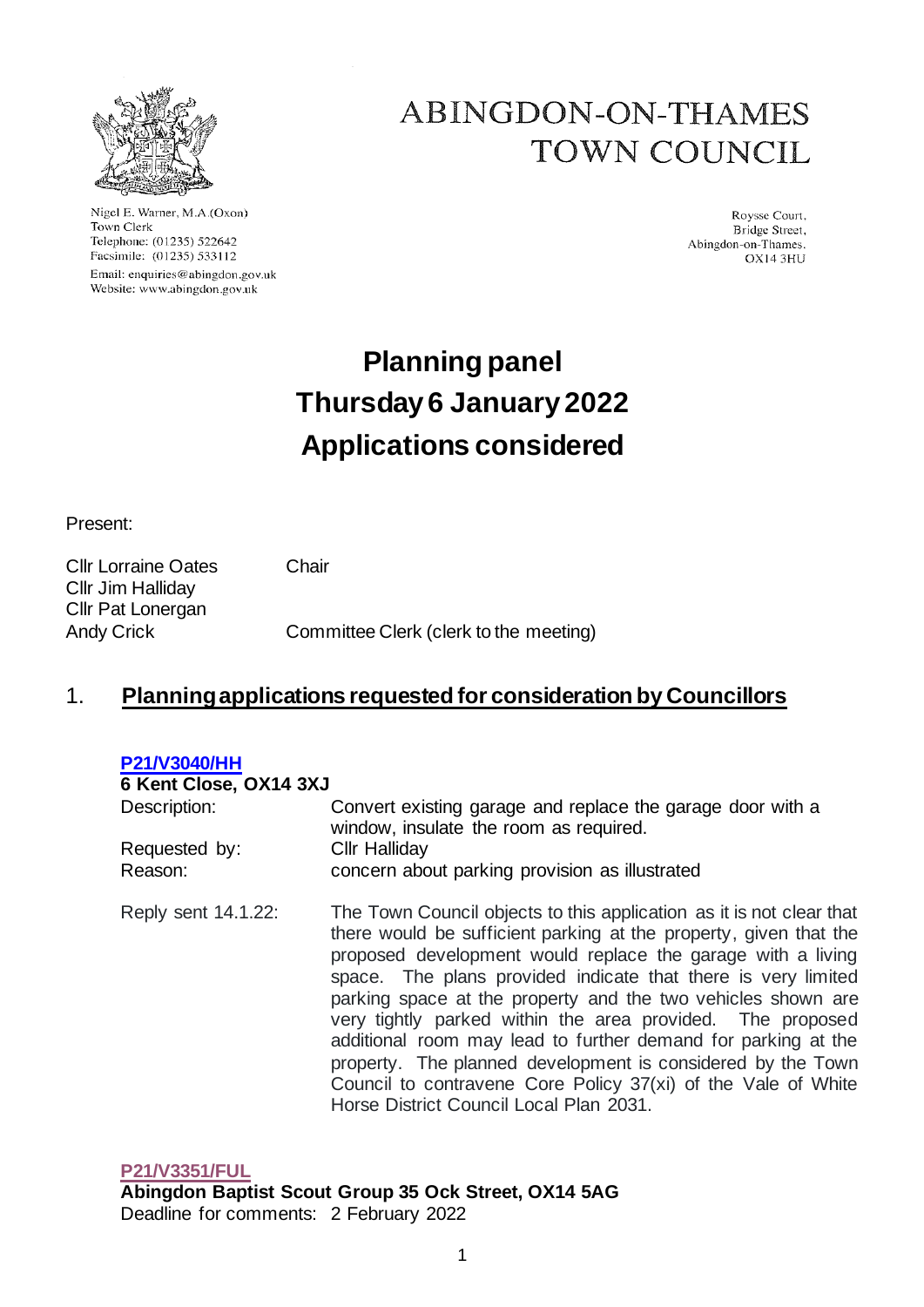| Description:<br>Requested by:<br>Reason: | Construction of a temporary hut for the 30th Abingdon (Baptist)<br>Scout Group.<br><b>Cllr Halliday</b><br>Unclear definition of the phrase "temporary".                                           |
|------------------------------------------|----------------------------------------------------------------------------------------------------------------------------------------------------------------------------------------------------|
| Reply sent 17.1.22:                      | The Town Council does not object to this application but notes<br>that it is for a temporary structure and would request that the<br>period of time for which the permission is granted be stated. |

#### **[P21/V3388/LB](https://data.whitehorsedc.gov.uk/java/support/Main.jsp?MODULE=ApplicationDetails&REF=P21/V3388/LB)**

#### **Old Abbey House Abbey Close, OX14 3JD**

| Description:  | Part demolition of rear of building, replacement extension and<br>other internal alterations to create a hotel                                                                                               |
|---------------|--------------------------------------------------------------------------------------------------------------------------------------------------------------------------------------------------------------|
| Requested by: | Cllr Clifton, Cllr Halliday                                                                                                                                                                                  |
| Reasons:      | the proposed demolition of the wall in the NE corner of the<br>house. The historic assessment describes this as being of<br>substantial harm to the building with the subsequent loss of the<br>Garden Room. |
|               | This is an important building in the centre of Abingdon and so<br>any plans should be fully reviewed.                                                                                                        |

Reply sent 14.1.22: The Town Council is concerned that the proposed demolition impacts on the listed element of the building and will do substantial harm. The Town Council would refer to the Historic Building Impact Assessment provided as part of the application which notes (page 18) re the proposed work on the rear of the building and the demolition of the rear wall that 'the level of harm could be considered substantial, as this affects the demolition of stone and brick walls of a quarter of the current structure', along with internal aspects of the building which are mentioned. The document further notes: 'As there is significant loss of original material (without it being reused elsewhere) then this level of loss cannot be downgraded in accordance with Historic England's guidance.' The Town Council asks the planning authority to clarify how the proposal complies with the listing of the building and to determine the application accordingly.

Cllr Halliday declared an interest in this application as he is in a neighbouring property.

#### **[P21/V3435/FUL](https://data.whitehorsedc.gov.uk/java/support/Main.jsp?MODULE=ApplicationDetails&REF=P21/V3435/FUL)**

| 14 Market Place, OX14 3HA              |                                                                                                                                                                                       |  |
|----------------------------------------|---------------------------------------------------------------------------------------------------------------------------------------------------------------------------------------|--|
| Deadline for comments: 24 January 2022 |                                                                                                                                                                                       |  |
| Description:                           | The retention of a Class E unit at Ground Floor The creation of<br>5 No self-contained apartments (on upper floors) Minor external<br>alterations Associated cycle and refuse storage |  |
| Requested by:                          | <b>Cllr Birks</b>                                                                                                                                                                     |  |
| Reasons:                               | 1b1p 39m2 - I am concerned that 39m2 does not provide<br>adequate accommodation.                                                                                                      |  |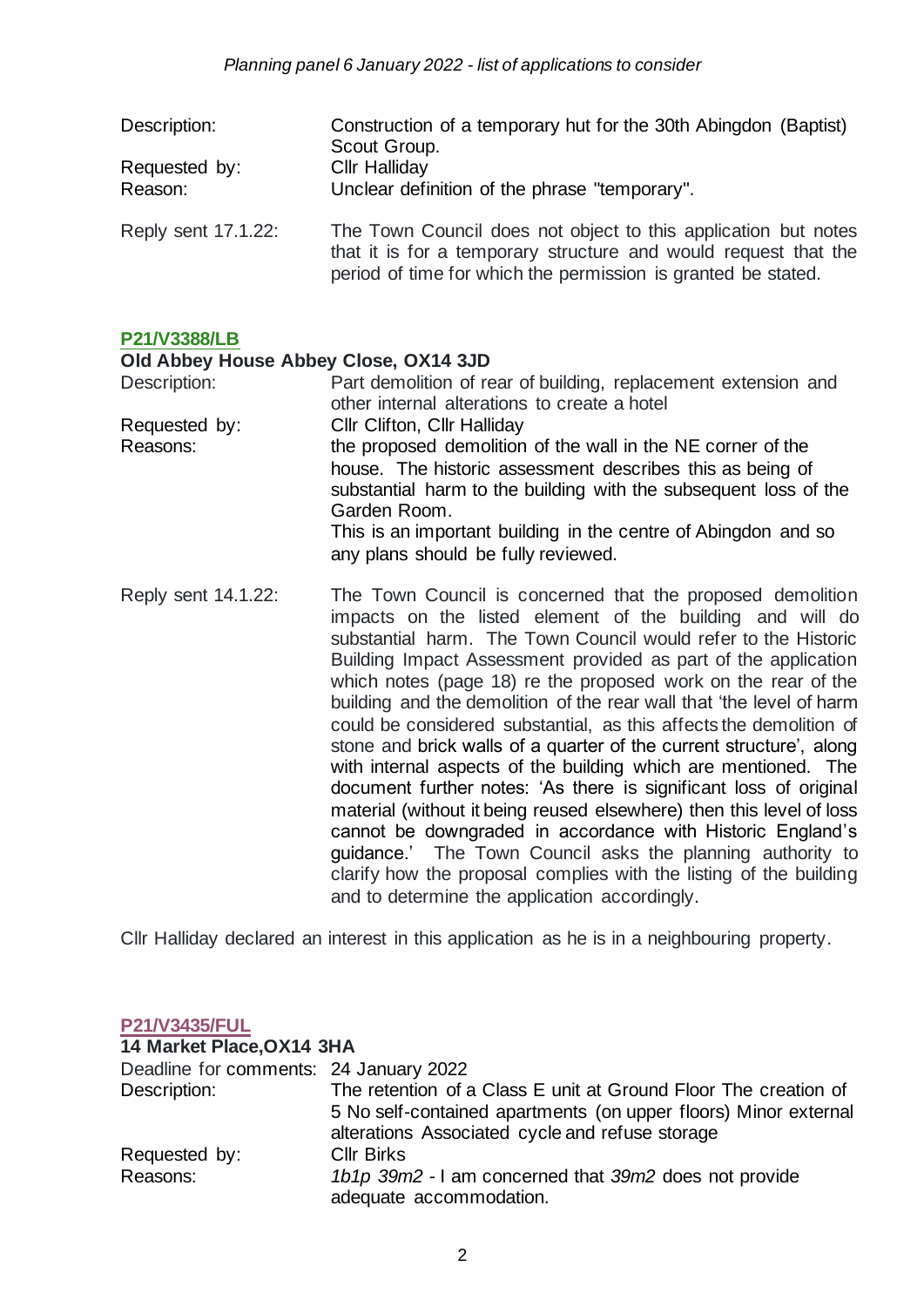*Design and Access Statement - 8.4/ parking On the back of the good transport links within the vicinity, it is proposed to have a car-free scheme to promote more sustainable forms of transport in line with policy -* There is not enough information on how any scheme would operate or in fact it's viability.

*8.1/ connection The site is located on the Northern side of Market Place and is within close proximity to good public transport links by way of Train and Bus Routes. The site lies in a highly sustainable location given its central location nearby shops and services. By virtue of this, a car-free scheme is proposed, encouraging the use of other modes of transport. Dedicated secure cycle storage for 5 cycles is, however, to be provided for residents -* I consider the cycle storage not to be suitable for the application both in scale and security.

Reply sent 17.1.22: The Town Council objects to this application as it represents overdevelopment of the site and the proposed size of the properties is inadequate for decent living spaces. This contravenes Core Policy 37(vi) and (viii) of the Vale of White Horse District Council Local Plan 2031. The application also mentions that the development would include a car-free scheme to promote more sustainable forms of transport but there is insufficient information in the application to explain how this would operate. The proposed cycle storage is inadequate in scale and security for the proposed development, in contravention of Core Policy 37(xi) of the Vale of White Horse District Council Local Plan 2031. The Town Council proposes that the development be amended to comprise four flats rather than five to address this. This would also enable the application to include adequate cycle storage.

#### **[P21/V3436/LB](https://data.whitehorsedc.gov.uk/java/support/Main.jsp?MODULE=ApplicationDetails&REF=P21/V3436/LB)**

#### **14 Market Place, OX14 3HA**

| Deadline for comments: 24 January 2022 |                                                                                                                    |
|----------------------------------------|--------------------------------------------------------------------------------------------------------------------|
| Description:                           | The retention of a Class E unit at Ground Floor The creation of                                                    |
|                                        | 5 No self-contained apartments (on upper floors) Minor external<br>alterations Associated cycle and refuse storage |
| Requested by:                          | <b>Cllr Clifton</b>                                                                                                |
| Reason:                                | Concerns about the number of apartments (overdevelopment)<br>of that site with no parking.                         |
|                                        |                                                                                                                    |

Reply sent 17.1.22: See above

#### **[P21/V3420/HH](https://emea01.safelinks.protection.outlook.com/?url=https%3A%2F%2Fdata.whitehorsedc.gov.uk%2Fjava%2Fsupport%2FMain.jsp%3FMODULE%3DApplicationDetails%26REF%3DP21%2FV3420%2FHH&data=04%7C01%7C%7Ce6fea000b85b49bb9c5108d9d05d4520%7C84df9e7fe9f640afb435aaaaaaaaaaaa%7C1%7C0%7C637769921285536330%7CUnknown%7CTWFpbGZsb3d8eyJWIjoiMC4wLjAwMDAiLCJQIjoiV2luMzIiLCJBTiI6Ik1haWwiLCJXVCI6Mn0%3D%7C3000&sdata=5uASVJ4PLgZzndkZIEKtXeESljgJJNDMM64GiLvUcrI%3D&reserved=0)**

#### **16 Caldecott Road, OX14 5HB**

Deadline for comments: 23 January 2022 Description: Single storey side and rear extension.